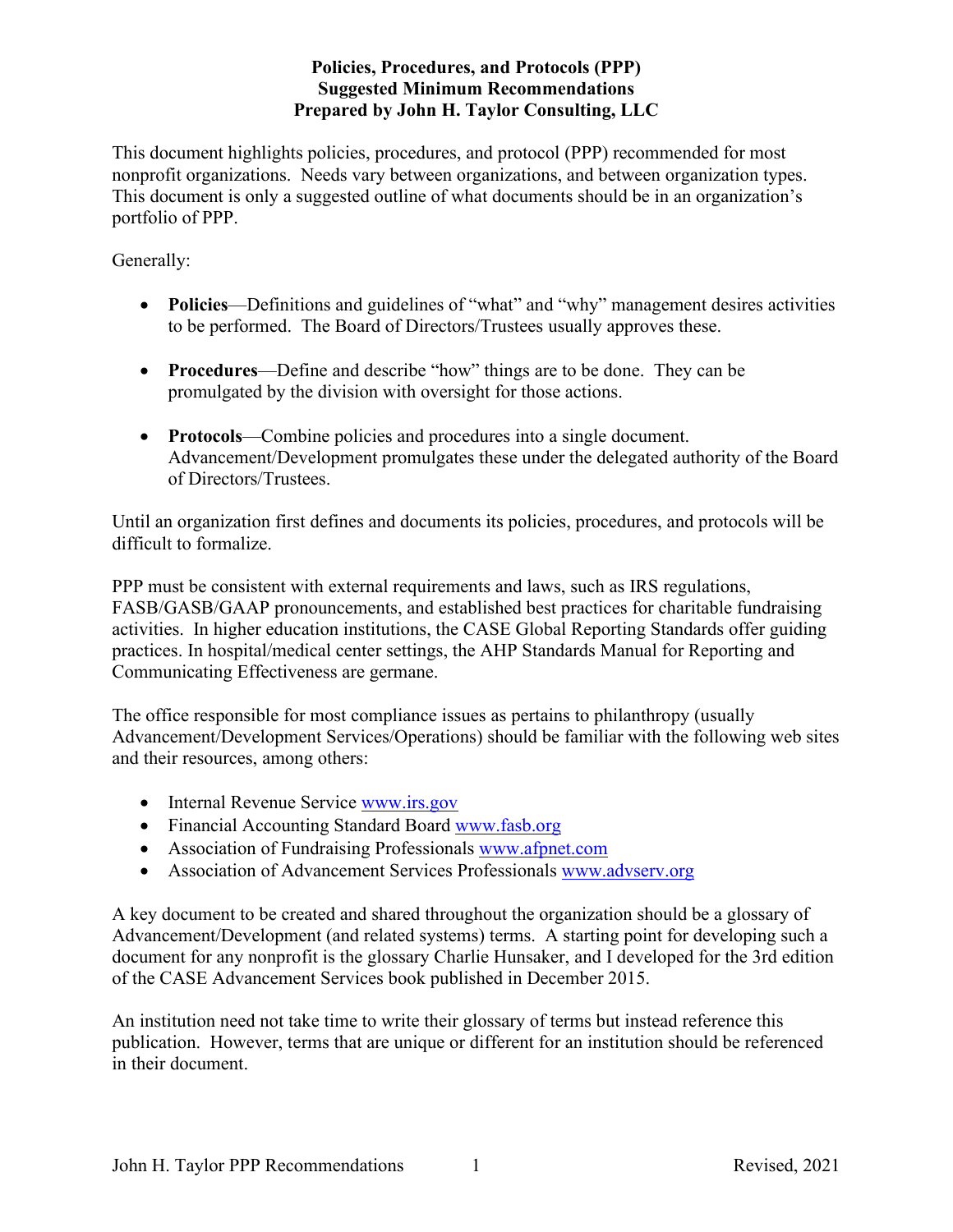What follows is a list of suggested PPPs. The relative importance and priority for establishing any or all is the responsibility of each organization to determine. However, the below category order is intentional (and listing within each category), suggesting the relative order of importance for the establishment of these documents, based on personal observation and practice:

# Compliance, Control, & Confidentiality

• **Gift Acceptance Policy (often a Protocol)** for all non-standard gifts (primarily real & personal property gifts) – This policy document should include a complete section on the handling of various security donations including publicly traded, restricted, and closely held, as well as bargain sales, services, and partial interest. This document should also outline the requirement for – and composition of – a Gift Acceptance Committee. In my opinion, this committee must include, at the very least, the head of Development/Advancement or their designee, the Director of Advancement Services/Operations, an attorney, a representative from the business/investment office, and the Planned Giving Officer. I also suggest that the organization CEO appoint the committee *by name* and that a formal meeting schedule be articulated.

This document should outline the steps necessary for the acceptance of an in-kind donation to the organization, i.e., a checklist a department should follow upon receipt of a GIK, as well as those steps that must be taken should the in-kind donation be sold or transferred to another organization. There were significant changes in this area, thanks to the Pension Protection Act of 2006. In particular, the establishment of a "recapture rule" related to requirements organizations – and donors – must follow if an in-kind donation is sold within one year of it being gifted, and other requirements should the gift be sold or disposed of after the first year through the third. There are additional new requirements regarding our validation to the donor as to whether the gift was for related or unrelated purposes. Such a document should be reviewed on an annual basis due to changes in tax law.

- **Gift, Grant, Contract Guidelines** Often contained within the Gift Acceptance Policy. However, it is urged that this document is jointly developed and promulgated separately from the Gift Acceptance Policy by Advancement and Finance. A recommended set of definitions may be found in the CASE Guidelines.
- **Donor/Data Confidentiality & Information Release Policy** Such a policy and form would usually be included in orientation and training material for new employees, and a signature required before gaining access to any online or offline (paper) philanthropy material. I believe that when an employee logs into the Advancement system, there is a confidentiality memo/reminder; this should be repeated when accessing the donor and membership databases.
- **Gift Entry Protocol** This protocol is different from a procedure manual. It addresses things such as how to determine the legal donor, what record to record a gift on,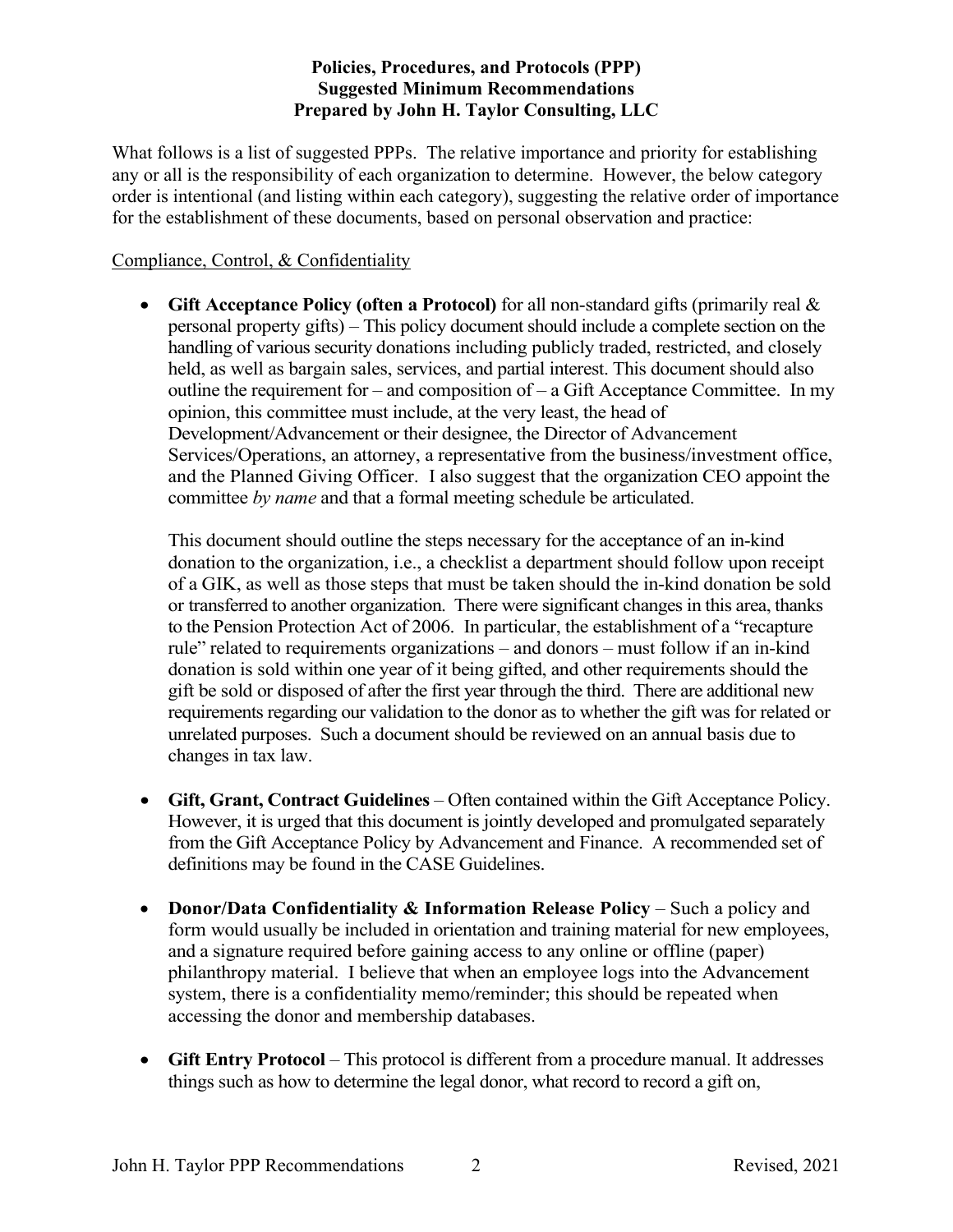handling of Donor Advised Funds (DAFs), and gifts from Private (Family) Foundations, non-inclusion of matching gifts in personal pledge amounts, etc.

• **Event Protocol** – These will outline who can conduct an event and under what circumstances. This protocol is particularly important in situations where individuals outside the immediate institutional family want to conduct an event on their behalf. The protocol should emphasize the desire for the organization always to incur all event expenses – and pay for them – directly. Should the event host wish to cover those expenses, they may make a tax-deductible gift to the organization. The protocol should also explain the process for handling gift credit in the rare case that the event host covered the expenses themselves. In those situations, gift-in-kind credit can typically be given. But only after the organization has reviewed the various invoices and receipts and ensured they were reasonable and customary, and has proof (canceled check or credit card statement) indicating who paid the various bills.

These protocols should also have detailed instructions regarding the conduct of charity auctions, including IRS requirements, and offering guidelines to assist in calculating the fair market value of donated auction items. The IRS has very little information here, but what does exist may be found here: [http://www.irs.gov/Charities-&-Non-](http://www.irs.gov/Charities-&-Non-Profits/Charitable-Organizations/Charity-Auctions)[Profits/Charitable-Organizations/Charity-Auctions](http://www.irs.gov/Charities-&-Non-Profits/Charitable-Organizations/Charity-Auctions)

Event protocol should also address the issues of payments for an event – which may be partially for a benefit/quid pro quo and partially for a tax-deductible gift amount. Events could include dinners, conferences, trips, and other activities with a quid pro quo. It will be important for the institution to document these protocols both for internal organization staff and for prospective or actual donors/attendees.

- **Planned Giving Protocol** This protocol is separate from but like the Gift Acceptance Policy, specifically addressing planned gifts. It is important for this to be a stand-alone protocol from the Gift Acceptance Policy given the frequency of changes in both tax law and planned giving instruments.
- **Campaign Counting Policy** as an institution anticipates initiating a major campaign effort, there should be a separate policy documenting what will be counted (or not counted) in this campaign. Handling of planned gifts, major gifts given before the start date of the campaign, and other similar issues must be addressed. While nationally recognized counting standards can be referenced as a foundation, those standards often leave certain counting criteria to institutions to determine. This policy need not, therefore, be lengthy but, rather, acknowledge the national standards and then list exceptions/additions.
- **Pledges and Pledge Write-off Protocol –** A document coordinated between Advancement and Finance identifying which pledges should "go across" from Advancement to the general ledger (e.g., larger, multi-year pledges) and which should not (e.g., smaller pledges, phonathon pledges, etc.). Based on the pledge recording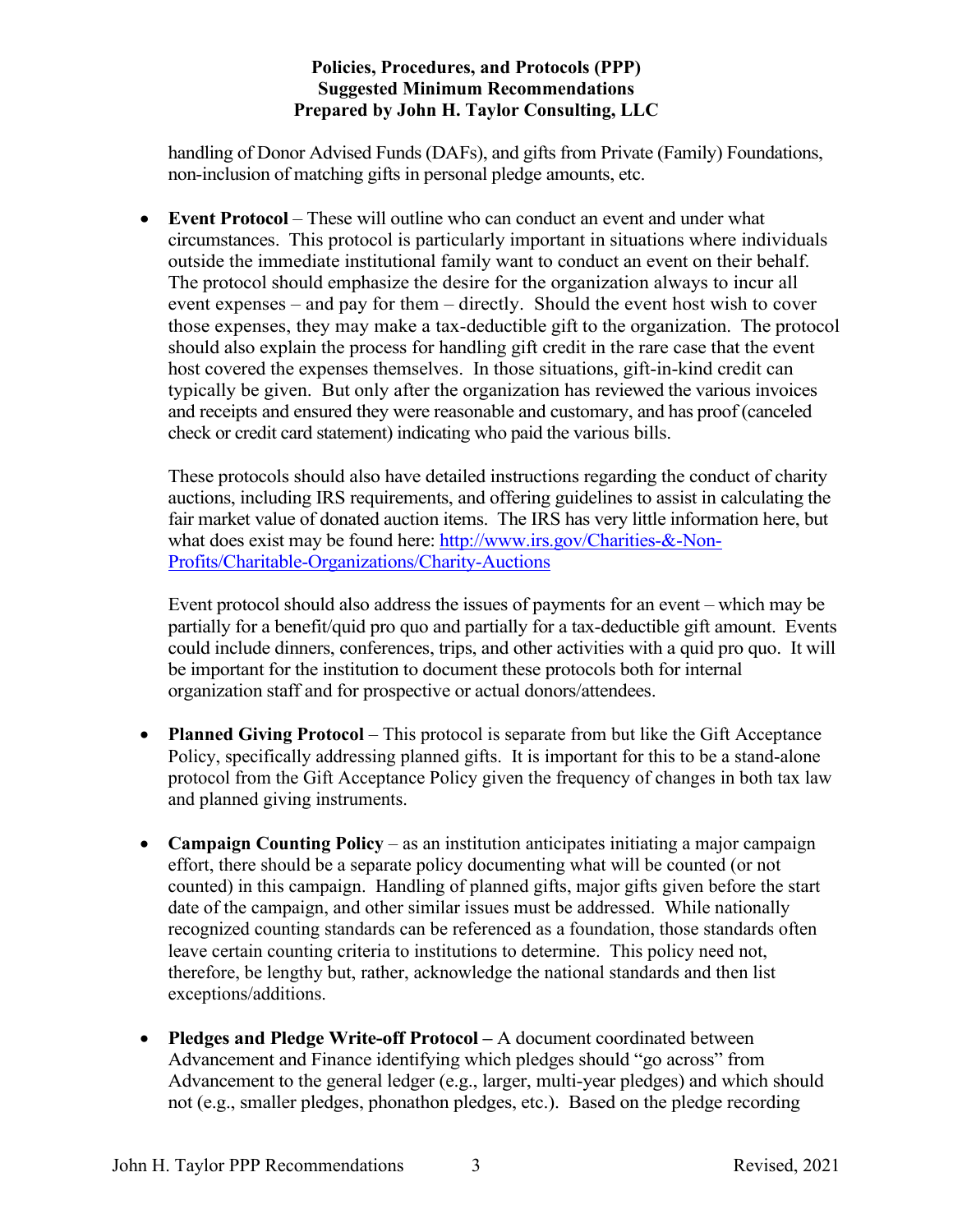policies, the responsibilities will be assigned for writing off pledges, which are deemed uncollectible.

• **Third-Party Fundraising Protocol –** Addresses the protocol required for volunteer groups and individual departments to follow should they decide to engage in fundraising activities. Such a policy ultimately requires that no such fundraising activity occurs without the prior approval of the Advancement Office. These policies must also address crowdfunding activities.

#### Donor-Specific, Donor Relations, & Donor Stewardship

- **Donor Recognition/Soft-credit Protocol** –This document should be separate from the gift entry procedures (below) so that Advancement staff members know what to expect from a recognition perspective when they forward a gift for data entry. Within such a document, we would expect to find a simple table outlining when and how an entity is to be given recognition/soft-credit. The protocol should also clarify which if any soft-credits may be eligible for Giving Club recognition. Guidelines for handling (recording, receipting, and acknowledging) related party (husband/wife/partner, closelyheld companies, family foundations, other groups, etc.) donations should also be part of this policy.
- **Anonymity Protocol** This is a very important document to have. Donors do not always understand the ramifications of their request for anonymity. Typically, only the Advancement/Development Services Office can accommodate requests for any one of the anonymity options:
	- a. Entire record
	- b. individual gift-based
	- c. Internal or external only

All Advancement officers and staff members may work with the donor in determining which option should be assigned. Care should be taken when speaking with the donor to make sure that the correct coding, if any, is selected. We also need to make sure that the donor understands the possible permanent implication of selecting any of these options.

- **Endowment Policy Manual** Such a manual will explain the processes for establishing endowments outlining endowment minimums, payout rates, timeframes for the establishment, etc. It will also include standard endowment agreement templates, ideally no more than 1-2 pages in length previously approved by the Board.
- **Naming/Un-naming Policy** This goes hand-in-hand with the above endowment policy, but goes well-beyond that discussing other naming opportunities (usually related to facilities). Moreover, this policy document must address the issue of un-naming. Such a companion policy is needed to address: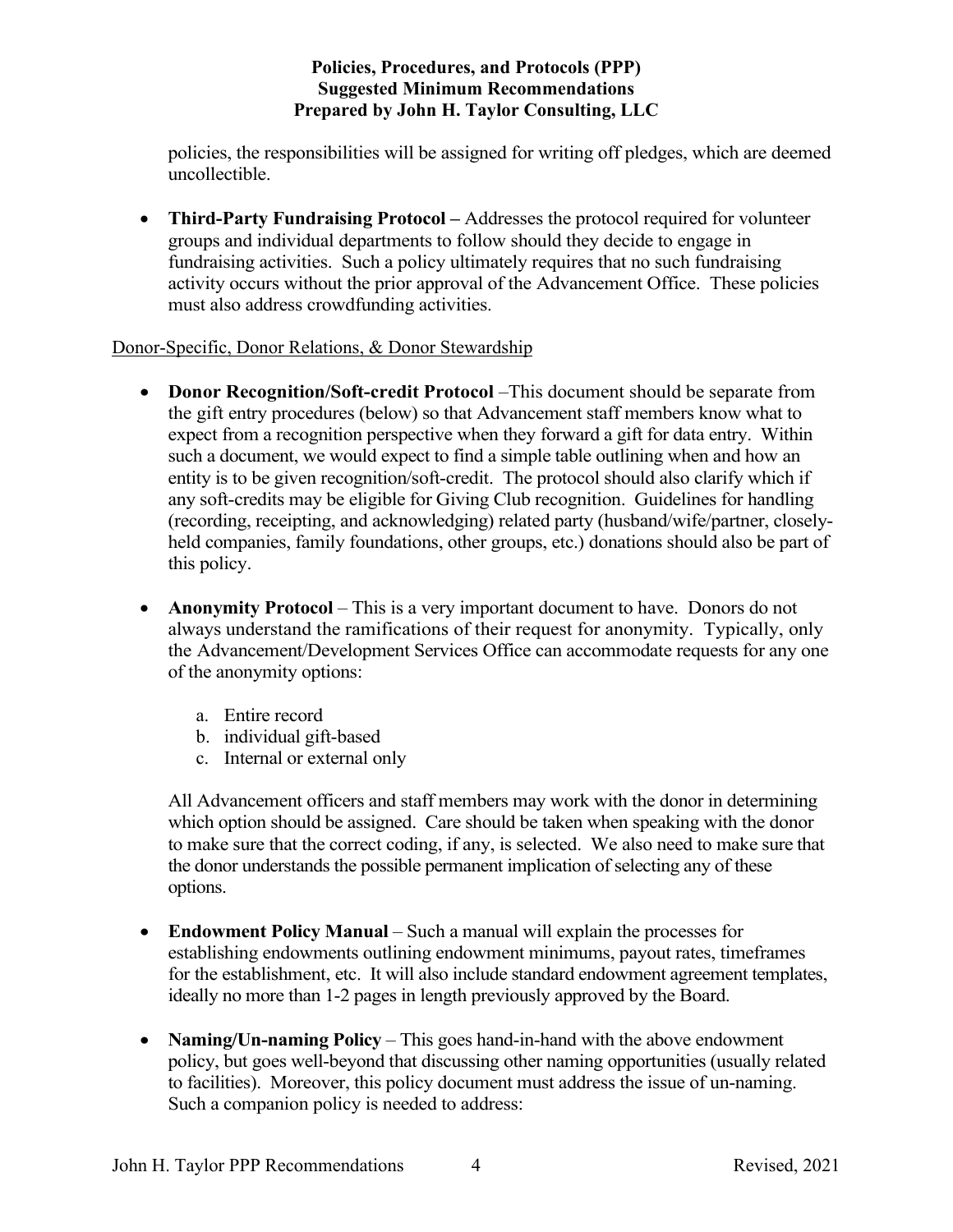- a. When an individual is imprisoned or otherwise falls from public grace and would shed an unfavorable light on the organization
- b. When we desire to refurbish an older facility and offer a "renaming" opportunity
- **Prospect Management & Tracking Protocol** As a general rule, such protocol should address prospect assignment, the various types/forms of "moves," and when those should be recorded in the Advancement system, etc. Such a guideline should also identify by title the individual who is responsible for oversight of the prospect management process, a suggested plan or outline for standard handling of prospects, and the process through which an individual prospect can be reassigned.

#### Structural/Institutional Procedures

Once policies and protocols are defined, we recommend that the organization initiate a program of defining and documenting all associated procedures. Please note that many of these will require an institutional initiative as they can impact many divisions.

I recognize that you should already have documented certain procedures required by your vendor in processing your gift and biographic transactions. These procedures should be reviewed against the above documentation for consistency. Procedures should include the following:

- **Data Entry Standards** (needed for the entire organization for anyone having access to the Advancement system) – If nonexistent, you may need to consider the formation of a data standards team that crosses divisional lines and reviews practices and policies and then develop these standards. This important document between policies and procedures (a protocol), documenting how does organization wishes to standardize key pieces of information – names, addresses (Street vs. ST vs. St.), salutations, titles, and other coded fields so that data is consistent in your databases.
- **Gift Entry Procedures** The shell for these are normally provided by the software vendor, but adapted to reflect changes and nuances within an organization. Recognize that this set of procedures may include many detailed procedures for handling different types of gifts and pledges – cash, securities, gift-in-kind, property, planned gifts, credit card gifts, payroll deductions, and many others. Pledge and membership processing should be addressed here with all types of appeals, reminders, receipts, acknowledgments, etc.
- **Data Entry Procedures** The shell for these are normally provided by the software vendor, but adapted to reflect changes and nuances within an organization. Recognize also here the different types of information gathered and recorded – basic name & address, phone and email, employment and matching gift company data, relationships, mail & solicitation codes, attributes, notes, documents, etc. These procedures should be documented for all constituents.